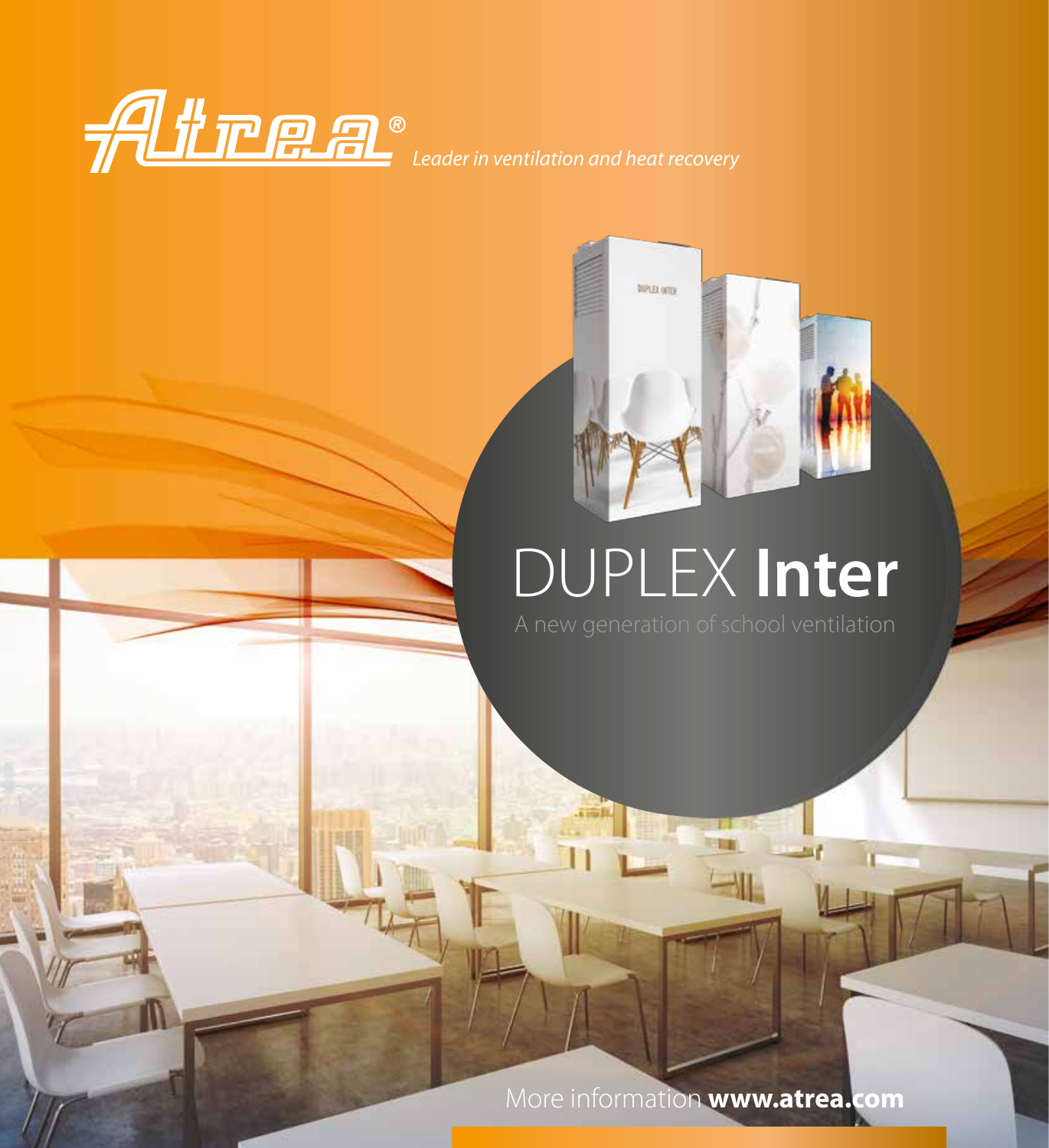



# **ATREA HISTORY**

ATREA was started as a private company in 1990 in the Czech Republic. Very shortly it began to focus on the production of ventilation units with waste heat recovery. The company's founder has authored many authorship certificates, patents and industrial designs in this field.

ATREA's high quality products started to make their mark also in the demanding markets of Western Europe. The economic and geographic proximity led ATREA to focus primarily on the German market where it has established itself really well as a result of a good partnership and top-quality products, with the Netherlands, Switzerland, UK, Italy, Slovenia and other countries to follow.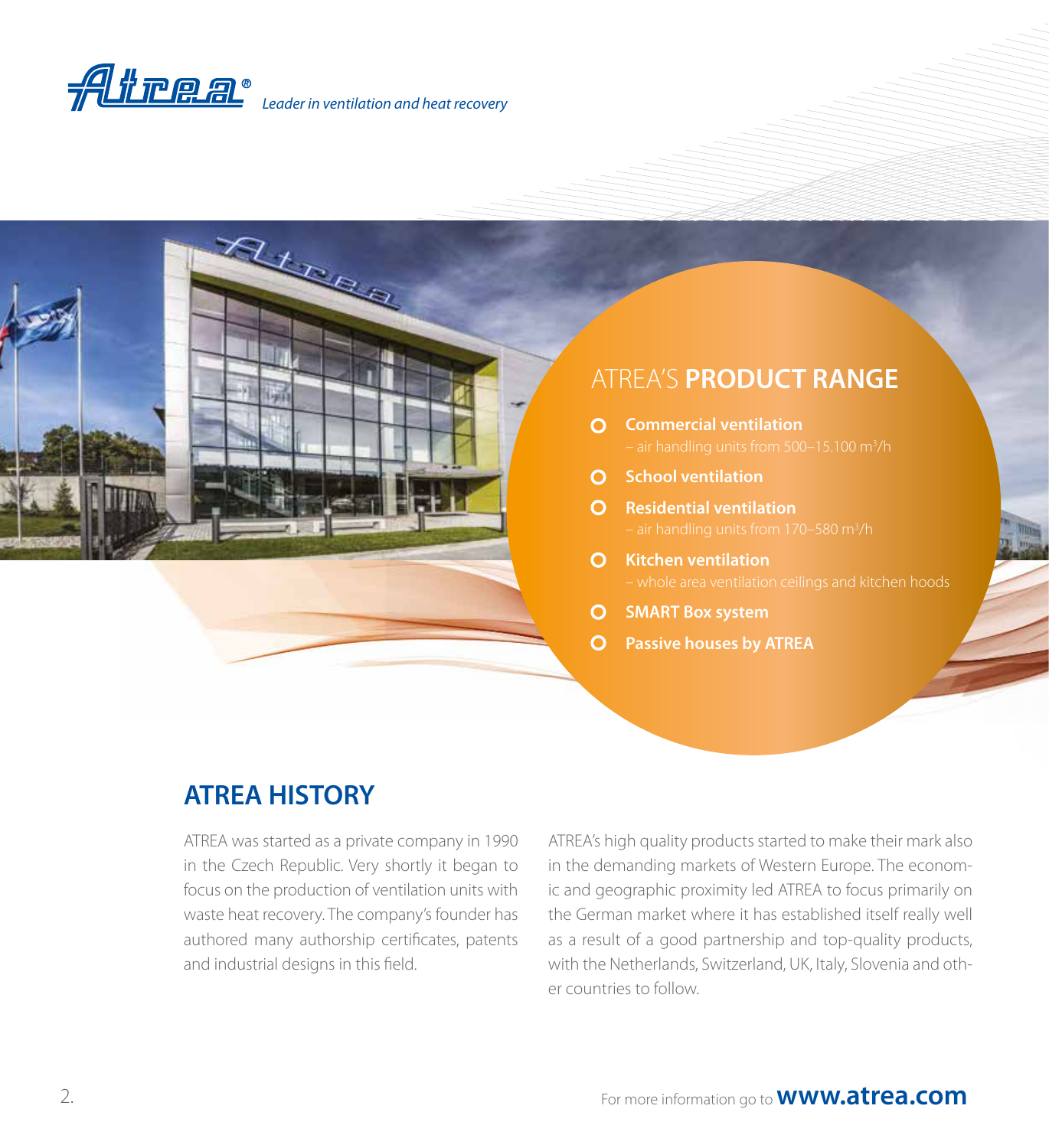*A new generation of school ventilation*

# DUPLEX **INTER Erp**

# **WHY VENTILATION**

- Very low noise level **-32 dB**
- **O** One hour installation
- **O** Safe for children
- **O** Healthy environment

# **FOR DESIGNERS:**

- **o** No ducts needed for ventilation
- **o** Extremely easy to install, no professional instalation needed
- **O** High efficiency of heat recovery up to 93 %
- **o** 100% by-pass
- **O** Automatic anti-freeze protection
- **O** Possibility to add heater for supply air
- Complies with Ecodesign 2018 and VDI 6022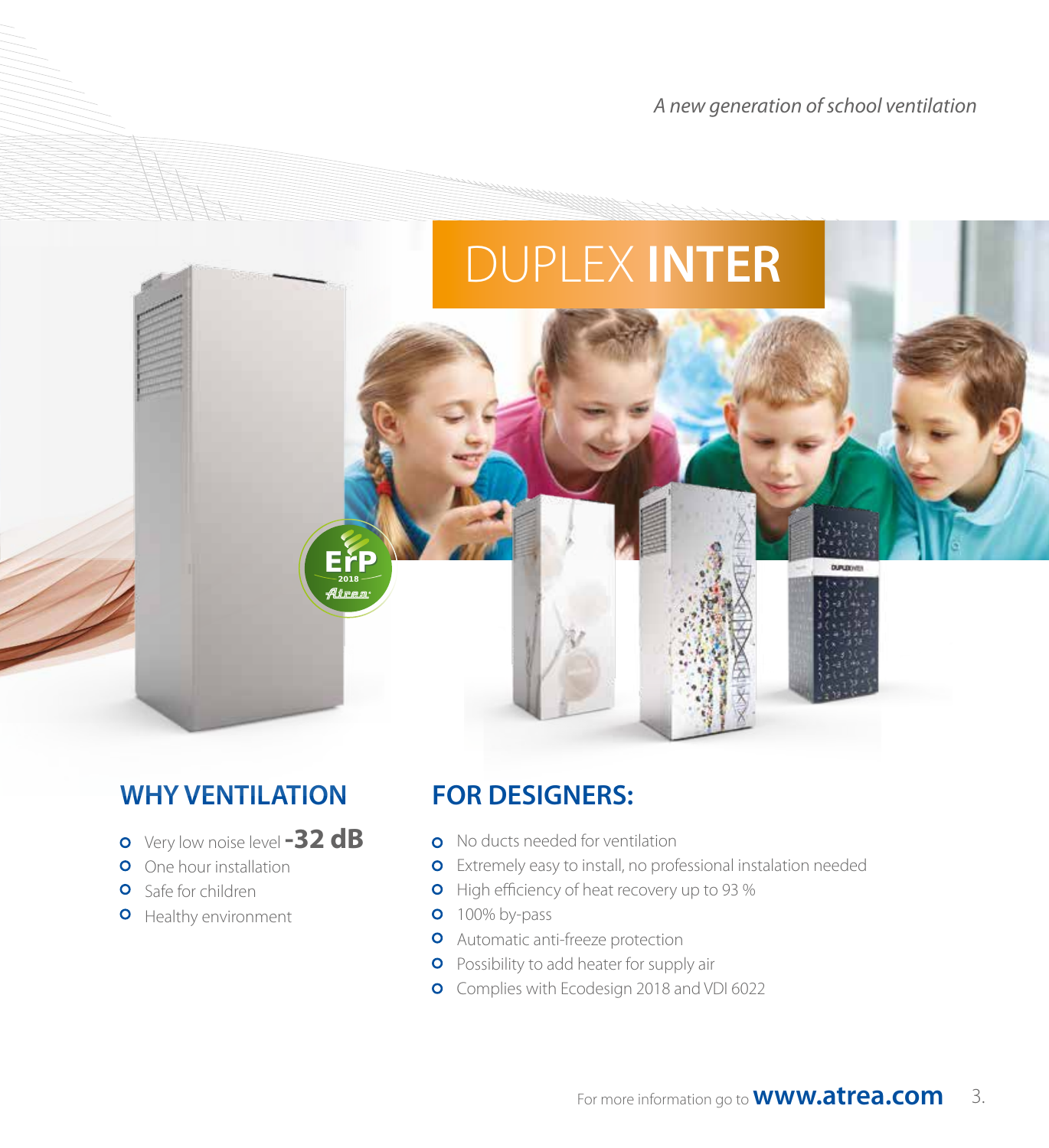



### **ADVANTAGES DUPLEX Inter**

#### **Very low noise level**

DUPLEX Inter belongs among the most quiet units with the performance as low as 32 dB, thanks to its integrated silencers.

#### **One hour installation**

Another unique feature of the DUPLEX Inter is fast and easy installation, which does not require any project design.

#### **Safe for children**

Our product was created with the respect towards children's safety, with all components hidden and covered properly, so there is no risk that neither children could get hurt **nor the product can be damaged.**

#### **Healthy environment**

Fresh and clean air is one of the main keys to productive performance and focusing. This could be easily achieved, because the DUPLEX Inter airflow can reach up to 10 m to the open space.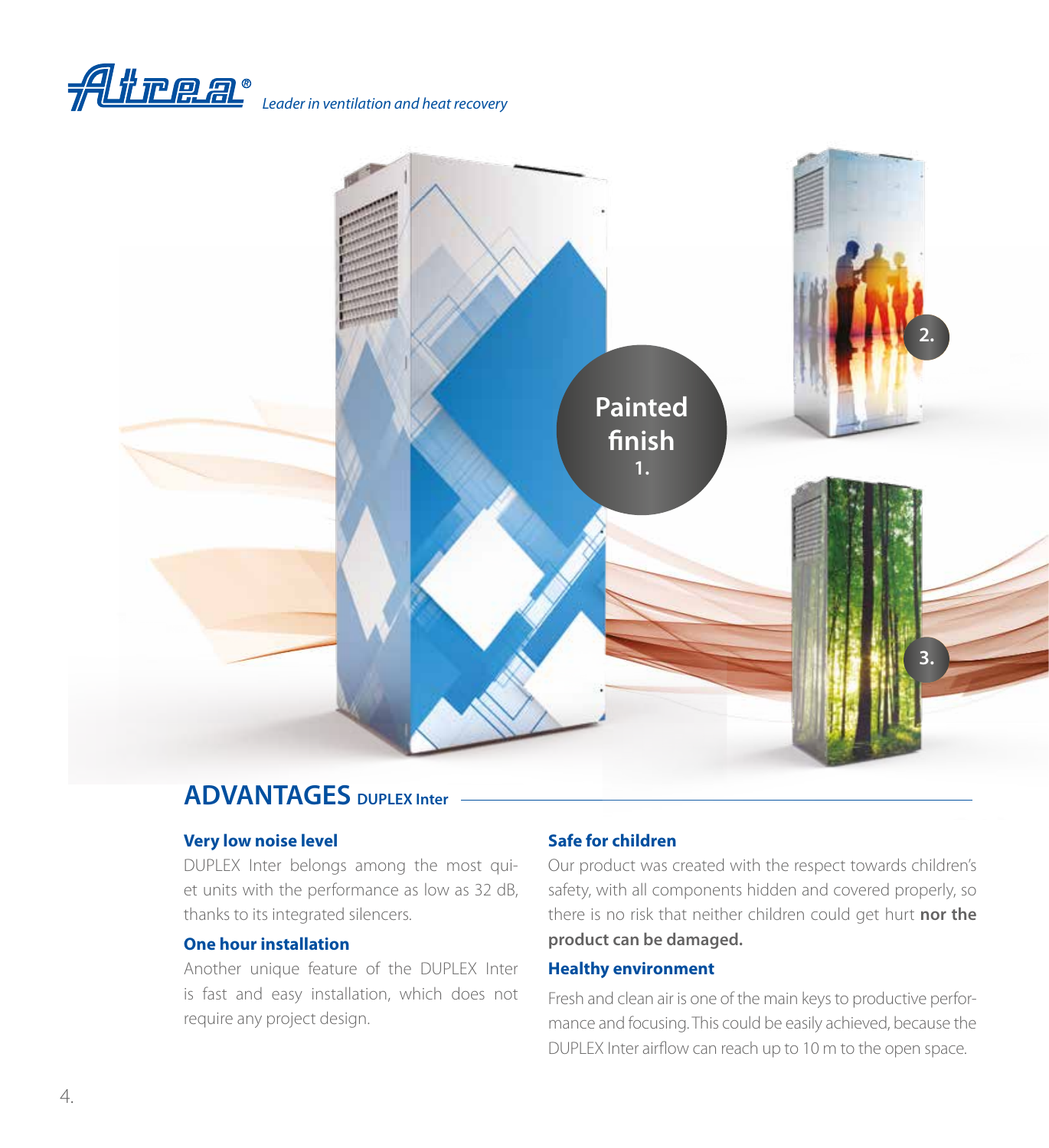#### *A new generation of school ventilation*



# **DESIGN OPTIONS**

#### **Automatic control system**

The unit has integrated  $CO_2$  sensors, which ensure its automatic and quiet operation during any school lesson.

#### **No ducts needed**

The stand alone design provides a big advantage in terms of ductless installation, so there is no need to have any ducting in the building.

#### **Unique lacquered design**

DUPLEX Inter can easily merge with the rest of the furniture of the given space, because of its wide variety of casings – going from a simple wooden look or colorful and thematic looks.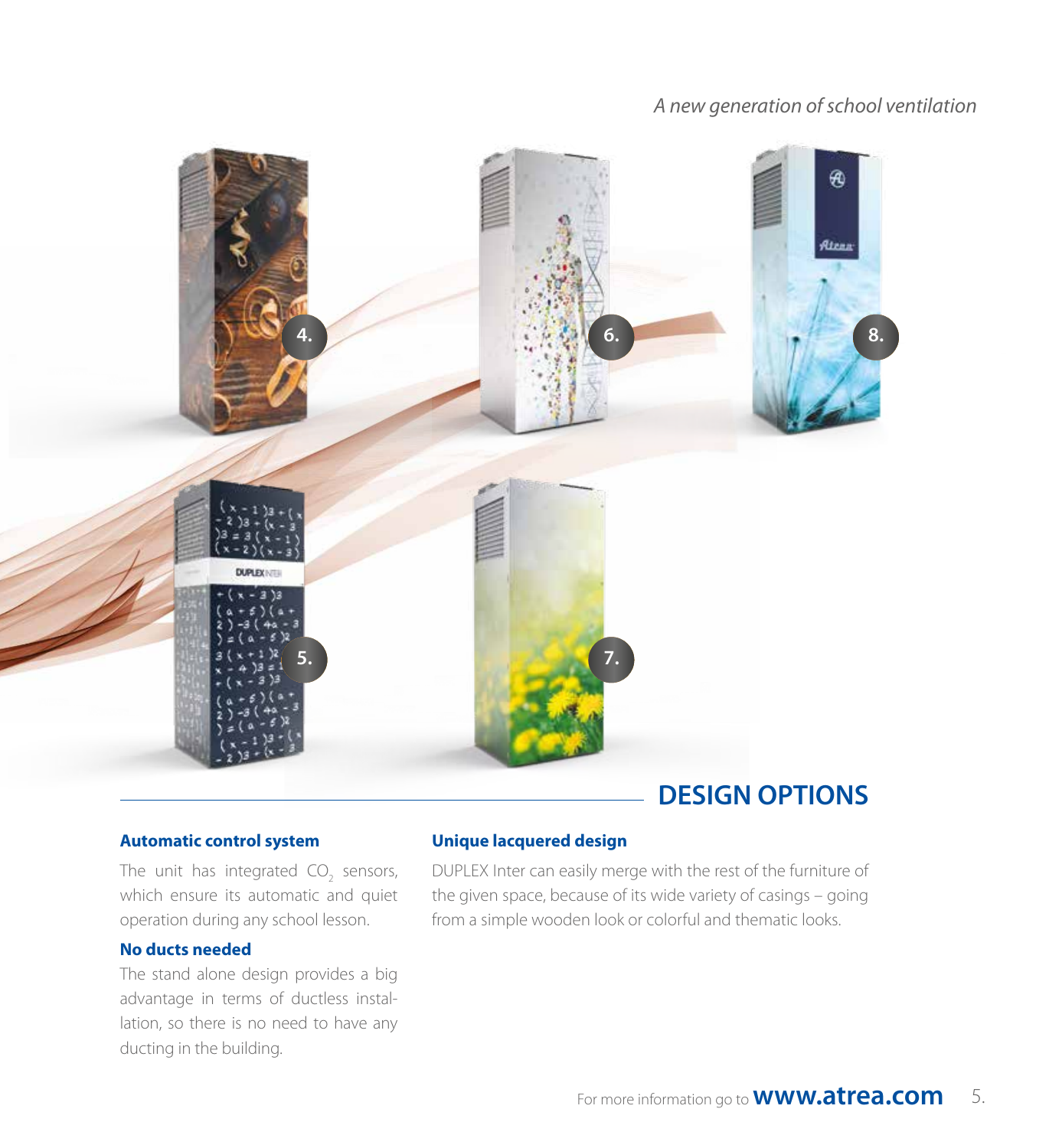



# **LAMINATE PANELLING**

The optional component is divided into two parts – separate panelling for the unit and for the duct. Each is made of laminated panels 18 mm thick, configured for mounting on the unit and the duct cover. All fixtures and fitting for installation are included, complete with edge cover strips for the unit. There are three basic versions of the decor finish to choose from.

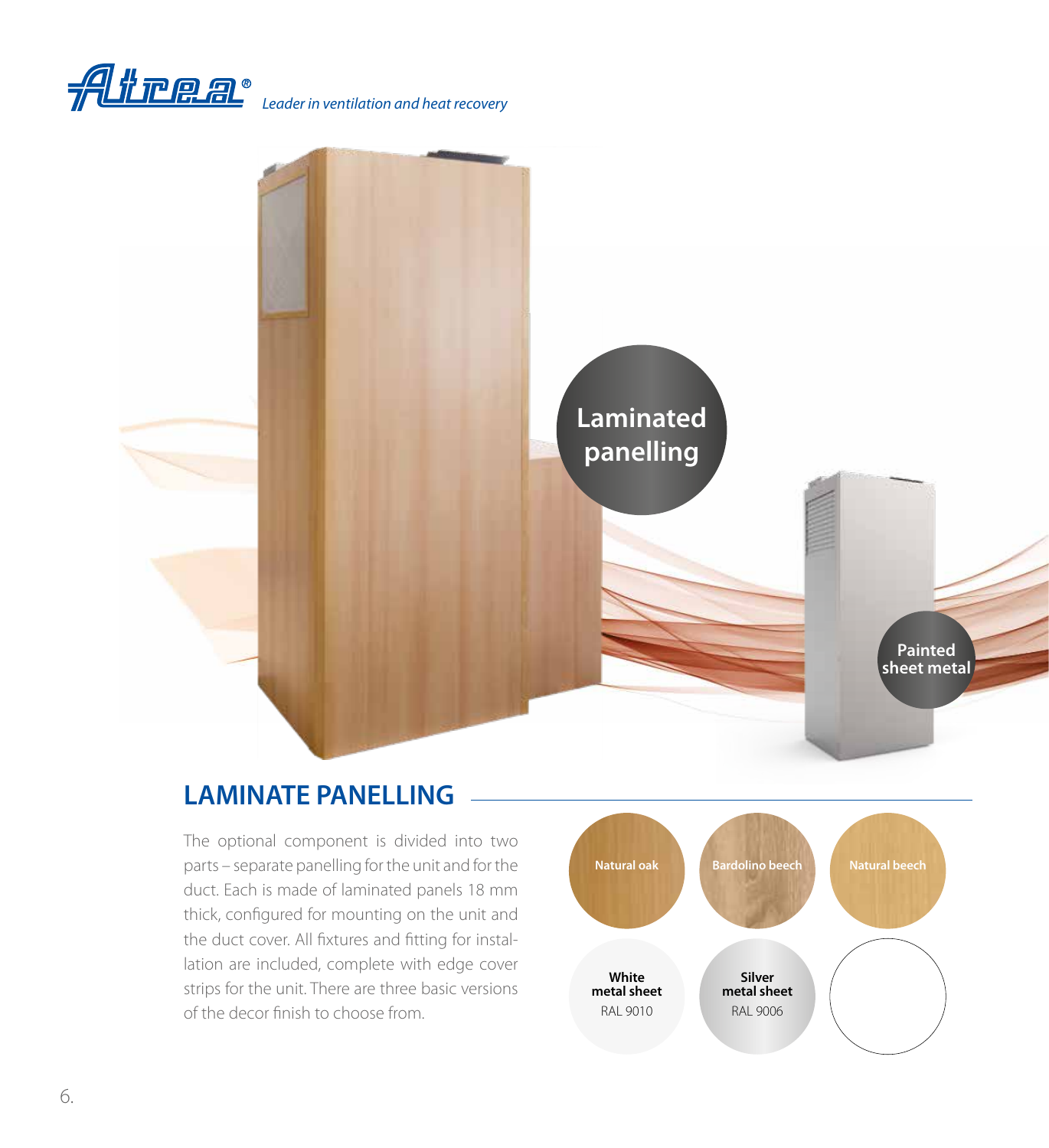*A new generation of school ventilation*

36% **Ballin** 

Větrani

23.9°C

Atrea

Po 9:52 23:4, 2014

 $13,9.1$ 

 $24,2.1$ 

# **RD5** Control system

A comfort system with integrated support for online monitoring and control via the Internet. Also with option of connecting to the higher-ranking systems of centralized building management. A wide range of sensors (temperature, humidity, air quality, etc.) can be included in the system to enable automatic control for economical operation. The RD5 system is suitable for standard and complex applications (such as the ventilation of restaurants and offices).

# **CP Touch controller**

- Touchscreen and fully colourful controller
- On the wall design
- Similar design with Atrea web interface
- Built-in temperature sensor for free
	- ambient temperature control

Password protected service access for enhanced safety

 $\overline{\bullet}$ 

- 50 m distance reach
- Automatic screensaver
- Up to 4 controllers per one unit

**CP touch**

# **Various functions**:

- Constant flow An option to fit sensors for constant flow control.
- Constant pressure An optional accessory for constant pressure control.
- CO2 sensors, relative humidity sensors and air quality sensors – An option to set the intensity of ventilation automatically based on those parameters.
- **Modbus TCP** Communication with a higher-ranking system for BMS.
- User preferences including setting weekly programmes for ventilation, heating and cooling modes.
- Immediate manual override settings for more convenience to the user as well as weekly programme control.
- External inputs function ventilation switches as required.
- Combined heating and preheating (electrical or water based)
- Zoning the ability to split the building into zones and define their operation.
- **BACnet / KNX** optional converter enables connection to the superior system via BACnet or KNX protocol.